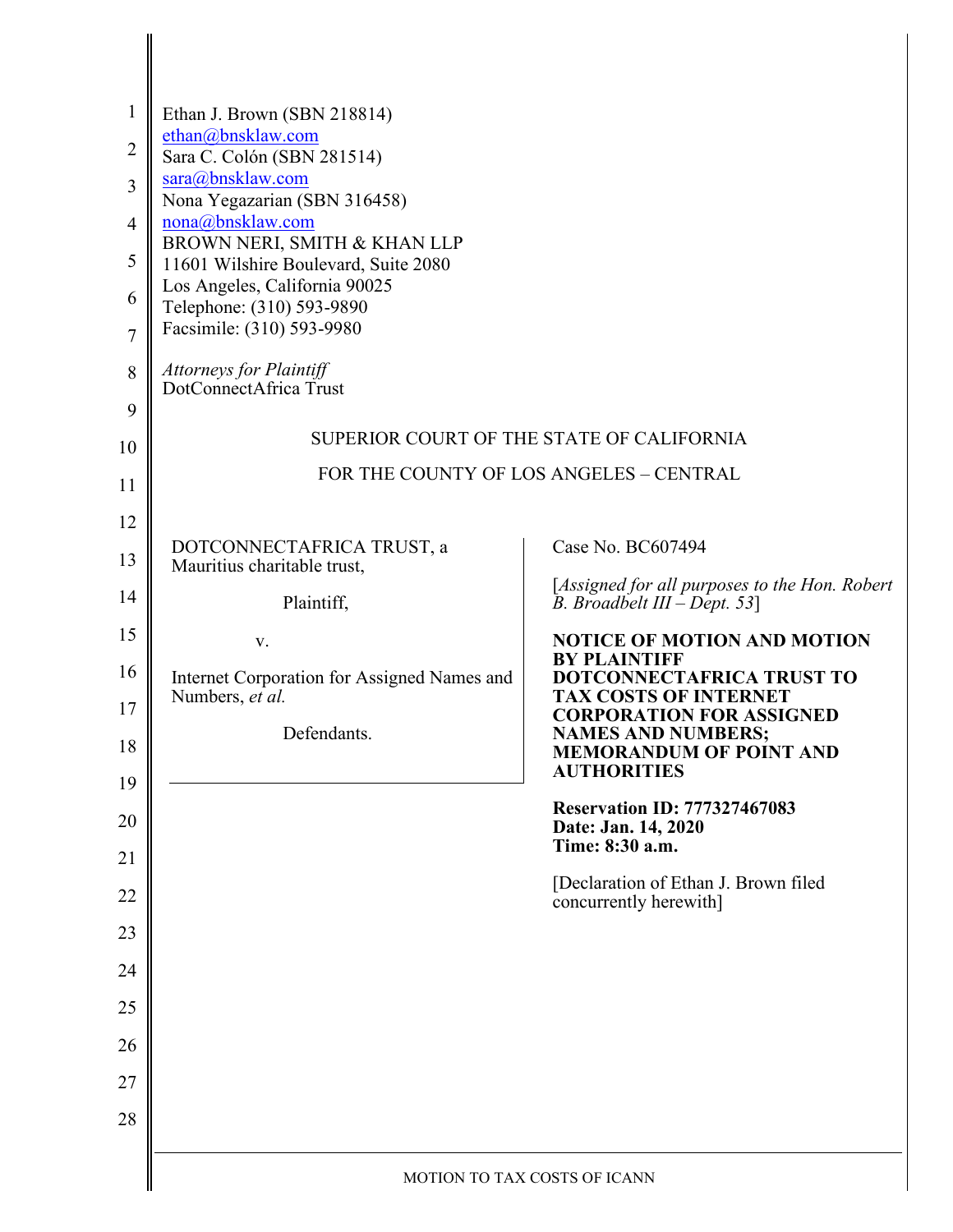1

2

3

4

5

6

9

10

11

12

13

 $\parallel$ 

#### **TO THE COURT, ALL PARTIES, AND THEIR COUNSEL OF RECORD:**

**PLEASE TAKE NOTICE** that on January 14, 2020 at 8:30 a.m. in Department 53 of the Los Angeles County Superior Court, located at 111 North Hill Street, Los Angeles, CA 90012, Plaintiff DotConnectAfrica Trust ("DCA") will, and hereby does, move for an order taxing the costs claimed by Defendant Internet Corporation for Assigned Names and Number ("ICANN") pursuant to Cal. Code Civ. Proc. § 1032 et seq.

7 8

The grounds for this motion are that the costs sought by ICANN in its Memorandum of Costs ("ICANN MOC") are not recoverable under Cal. Code Civ. Proc. § 1033.5 et seq. as these costs were not actually incurred by ICANN as is required by  $\S$  1033.5 (c)(1); are not allowable costs as defined by  $\S$  1033.5 (a); were not allowable costs pursuant to  $\S$  1033.5 (b); were not reasonably necessary for ICANN to the conduct of the litigation which is required to be eligible for recovery pursuant to § 1033.5 (c)(2); were not reasonable in amount as required by § 1033.5 (c)(3); and/or cannot be allowed as discretionary costs under§ 1033.5 (c)(4). DCA must not be ordered to pay any of ICANN's claimed costs which do not by law qualify for reimbursement.

14 15 16 17 This Motion is based upon this Notice, the Memorandum of Points and Authorities, the Declaration of Ethan J. Brown, all pleadings, records, and files herein, those matters of which the Court may take judicial notice, and upon such evidence and/or oral argument as may be made at the hearing on this matter.

| $\perp$ | the hearing on this matter. |                                                |
|---------|-----------------------------|------------------------------------------------|
| 18      |                             |                                                |
| 19      | Dated: November 5, 2019     | <b>BROWN NERI SMITH &amp; KHAN, LLP</b>        |
| 20      |                             |                                                |
| 21      |                             | By:<br>Ethan J. Brown                          |
| 22      |                             |                                                |
| 23      |                             | Attorneys for Plaintiff DotConnectAfrica Trust |
| 24      |                             |                                                |
| 25      |                             |                                                |
| 26      |                             |                                                |
| 27      |                             |                                                |
| 28      |                             |                                                |
|         |                             |                                                |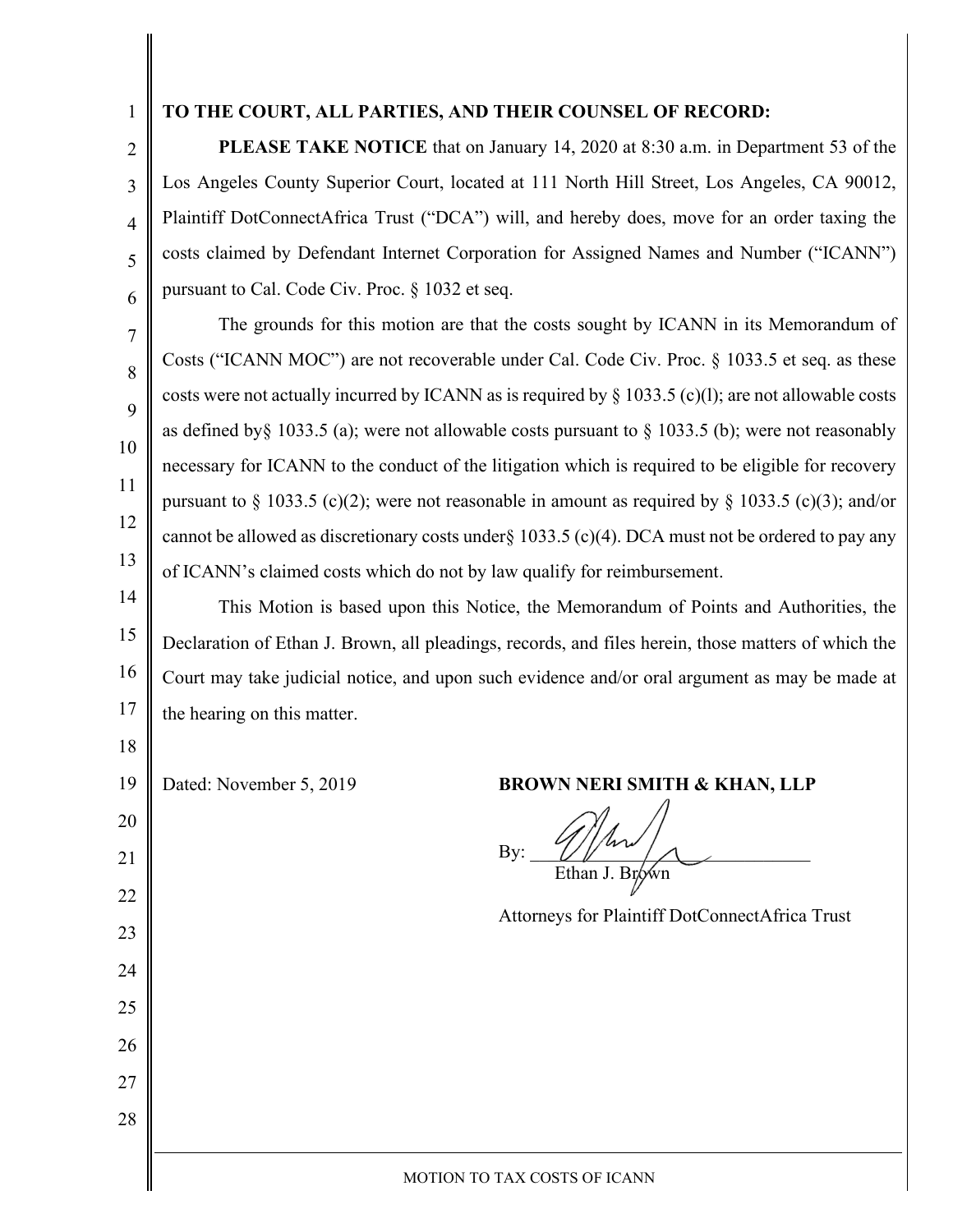# 1 2

## **MEMORANDUM OF POINTS AND AUTHORITIES**

### **I. INTRODUCTION**

3 4 5 6 Defendant Internet Corporation for Assigned Names And Numbers ("ICANN") seeks to recover over \$124,120.05 in costs under Cal. Code Civ. Proc. §1032 et seq, including expenses that were not actually incurred by ICANN; and/or are not expressly allowed by §1032 et seq; and/or are not allowed as discretionary costs under § 1033.5.

7 8 9 10 For example, ICANN seeks costs for improper filings, deposition costs not incurred by ICANN, service costs where parties had entered into an electronic service agreement, costs associated with a private mediation, among others costs that were clearly incurred as a convenience or benefit to the conduct of the litigation rather than reasonably necessary costs.

11 12 13 ICANN has failed to show that many of these costs are allowable, and if they are allowable, that the amounts they seek are reasonable and necessary. Therefore, DCA's motion to tax at least \$85,794.79 of the total amount sought should be granted.

14

## **II. STANDARD OF REVIEW**

15 16 17 18 19 20 21 22 23 24 California law recognizes three types of litigation costs: (1) allowable; (2) disallowable; and (3) discretionary. Code Civ. Proc. § 1033.5, subds. (a), (b), (c)(4). For allowable and discretionary costs to be recoverable, they must be both "reasonably necessary to the conduct of the litigation rather than merely convenient or beneficial to its preparation" and "reasonable in amount." Code Civ. Proc. § 1033.5 (c)(2-3). If specifically allowable under section 1033.5, the party challenging the costs has the burden of showing that the costs sought are not reasonable or necessary. However, if the costs not specifically allowable are objected to, then the burden of proof lies with the requesting party to demonstrate that the costs were necessary and reasonable. *Ladas v. Cal. State Automobile Assn.* (1993) 19 Cal.App.4th 761, 774. Whether a cost is reasonable is a question of fact. *Lubetzky v. Friedman* (1991) 228 Cal.App.3d 35, 39. DCA respectfully requests that the Court tax ICANN's costs as set forth below.

25

#### **III. ARGUMENT**

26 27

28

**A. ICANN Cannot Recover Deposition Costs That Are Merely Convenient or Beneficial** Over half of the costs sought by ICANN relate in part to depositions, including transcript,

1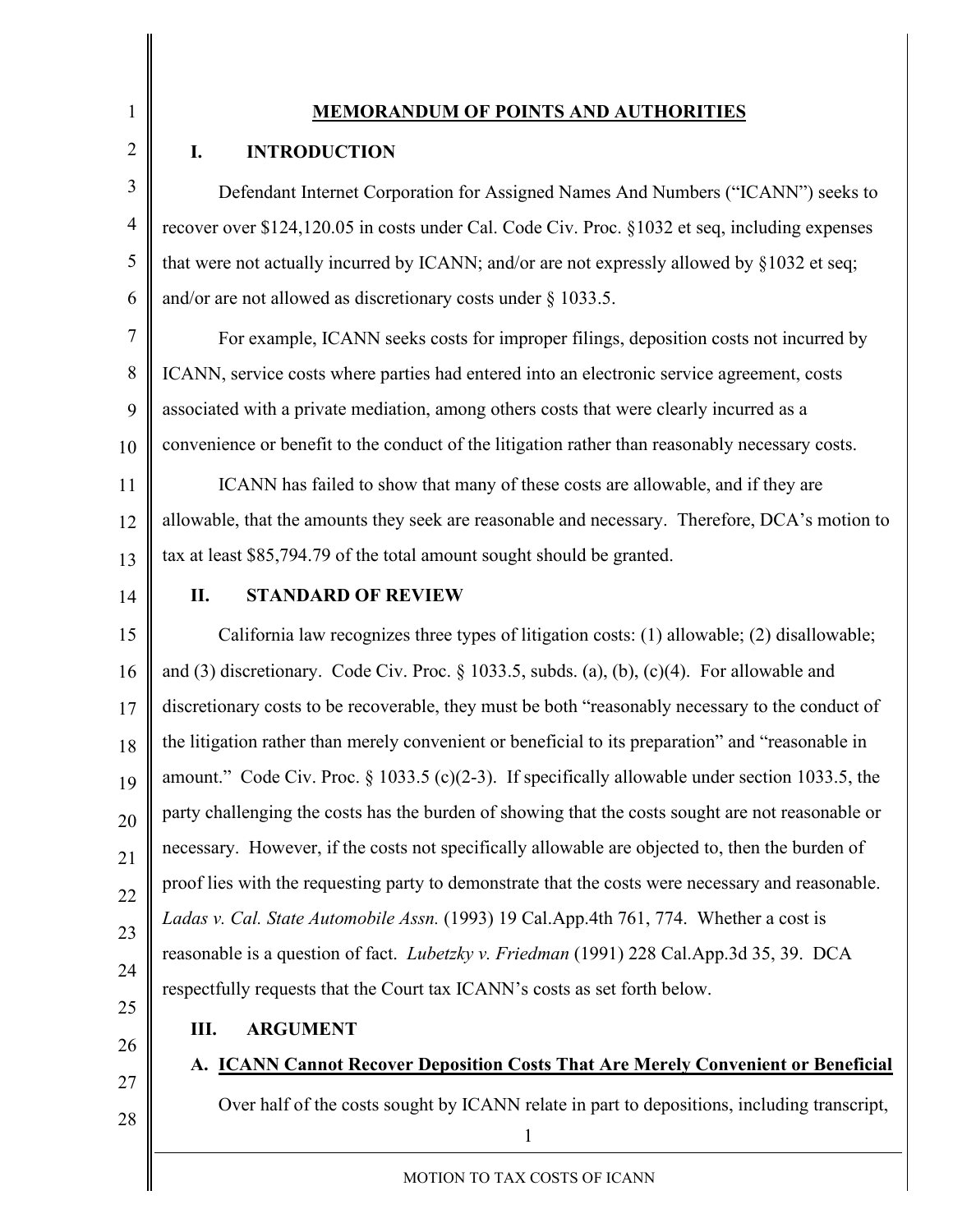<span id="page-3-0"></span>2 1 2 3 4 5 6 7 8 9 10 11 12 13 14 15 16 17 18 19 20 21 22 23 24 25 26 27 28 video recording and travel costs<sup>[1](#page-3-0)</sup>. However, only four of the listed depositions were noticed by ICANN and at least two of the listed depositions were of third-party witnesses noticed by DCA. ICANN's counsel voluntarily chose to represent third party witnesses Fadi Chehade and Mark McFadden. For example, Mr. Mark McFadden agreed to voluntarily sit for a deposition in Los Angeles, even though DCA was in the process of serving him with a deposition subpoena in his home state of Wisconsin. Thereafter, ICANN voluntarily provided its counsel to Mr. McFadden to defend his deposition. Now, ICANN not only seeks unreasonably high transcribing costs and video recording costs for a deposition noticed by DCA, when it is entitled to costs for only one copy of transcripts for depositions taken by DCA, but ICANN also improperly seeks reimbursement for Mr. McFadden's travel costs to Los Angeles. Code Civ. Proc. § 1033.5 (a)(3). The only instances were ICANN can claim costs for taking, video recording and transcribing depositions, are in instances of necessary depositions noticed by ICANN. ICANN noticed two Person Most Qualified ("PMQ") depositions of DCA and one individual deposition of Ms. Sophia Bekele. *See* ICANN MOC, Attachment A at p.2. Further, Ms. Bekele's July 23, 2019 transcribing costs are listed at \$6,506.84, over \$2,000 higher than her December 1, 2016 deposition, although the difference in deposition transcript length was only eighteen pages. Similarly, Ms. Bekele's December 1, 2016 deposition cost is approximately \$1,800 greater than her September 6, 2017 deposition even though the transcript length difference is only 39 pages. As such, it is clear that these transcribing costs are unreasonably high and inconsistent across the board. *(1) ICANN's Travel Costs Are Unnecessary And Excessive* Finally, ICANN claims unreasonably high travel costs to attend the depositions of Neil Dundas and Lucky Masilela (\$15,304.34), Erastus JO Mwencha (\$3,670.31) in South Africa, and Pierre Dandjinou (\$12,765.73) in Paris. The \$15,304.34 in travel costs associated with the one attorney from Jones Day attending the depositions of Neil Dundas and Lucky Masilela, ZACR <sup>1</sup> Costs claimed by ICANN and costs claimed by ZACR in their respective cost memoranda are inconsistent for the same transcripts, though they should be the same. As such, it is unclear what the actual costs of certain transcript copies are. For example, both ICANN and ZACR claim transcribing costs for Mr. Fadi Chehadi in the sums of \$1,087.75 and \$860.55 respectively. *Compare* ZACR MOC, Attachment A at p. 8 *with* ICANN MOC, Attachment A at p. 2.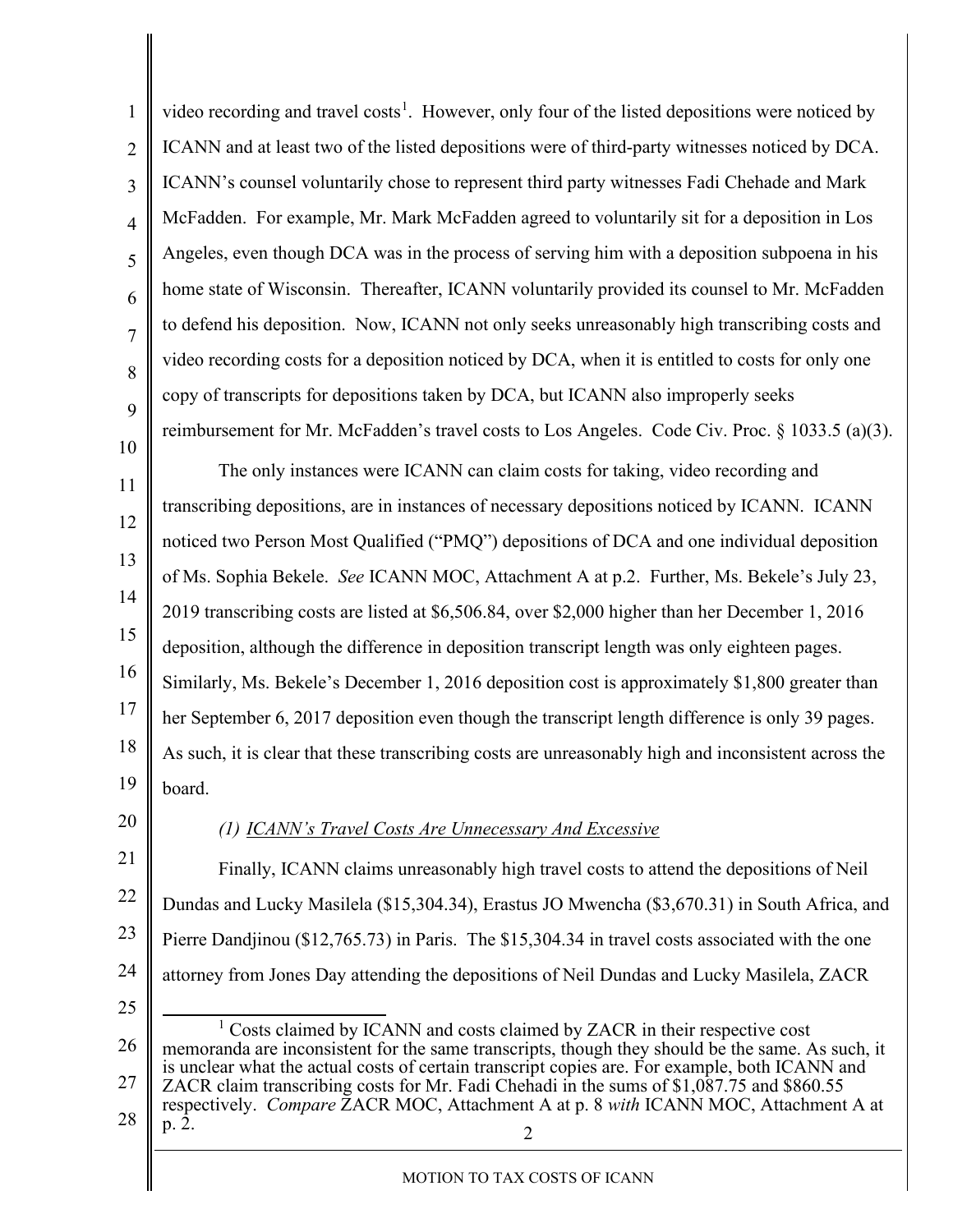1 2 3 4 5 6 7 8 9 10 11 12 13 14 15 16 17 18 19 20 21 witnesses, noticed by DCA are wholly unnecessary as ICANN's counsel, who was neither taking nor defending these depositions, could have attended telephonically. And even if the Court is inclined to find that ICANN's attendance in person was warranted, these costs are unreasonable and excessive, as they clearly account for first class tickets and stays at expensive hotels, for which DCA is not required to pay. Code Civ. Proc. § 1033.5 (c)(e); Cal. *Thon v. Thompson*  (App. 4 Dist. 1994) 35 Cal.Rptr.2d 346 (Holding that travel expenses sought by prevailing party for expenses incurred by its out-of-county attorneys in attending deposition in county of jurisdiction, would be limited to costs of commercial flight between city where attorneys practiced and city where deposition occurred;  higher cost of charter flight requested by prevailing party were not "reasonably necessary."); *Page v. Something Weird Video* (C.D. Cal. 1996) 960 F. Supp. 1438, 1447 (Holding that flying first-class is not "reasonably necessary" to further litigation). Based on a Google flight search, round trip flights booked approximately two to three weeks in advance to South Africa range between \$810 and \$1,534. Declaration of Ethan Brown ("Brown Decl.") at  $\P$  2, Ex. 1. Four and five star hotels for that same period range between \$78 and \$188 dollar a night. Brown Decl. at ¶3, Ex. 2. As such, the over \$15,000 in travel expenses for approximately a three night stay is clearly excessive. The same can be said for costs associated with attending Mr. Dandjinou's deposition in Paris. Round trip flights to Paris in June range between \$860 to \$1,300 on average based on Google flights. Brown Decl. at ¶4, Ex. 3. Similarly, four and five star hotels in Paris range from \$114 per night to approximately \$230 per night. Brown Decl. at ¶5, Ex. 4. Lastly, for travel costs associated with the deposition of Mr. Mwencha, ICANN claims \$3,670.31 in costs for travel to Washington, D.C. Flights to Washington D.C. during a similar time period as the deposition

- 22 range from \$185 to \$310 round trip, and hotel stays fall at approximately \$150 to \$250 per night.
- 23 24 Brown Decl. at ¶¶6-7, Exs. 5-6. Therefore, all these travel costs must be taxed because DCA is not required to accommodate the luxurious travel of ICANN's counsel.
- 25 26 In sum, DCA respectfully requests that the Court tax ICANN's deposition costs found on page 8 of Attachment A to its Memorandum of Costs in at least the following amounts:
- 27
- \$3,670.31 for travel to D.C. for the deposition of Erastus JO Mwencha
- 28
- 3 • \$1,308.84 and \$685.45 for travel and videotaping for the deposition of Mark McFadden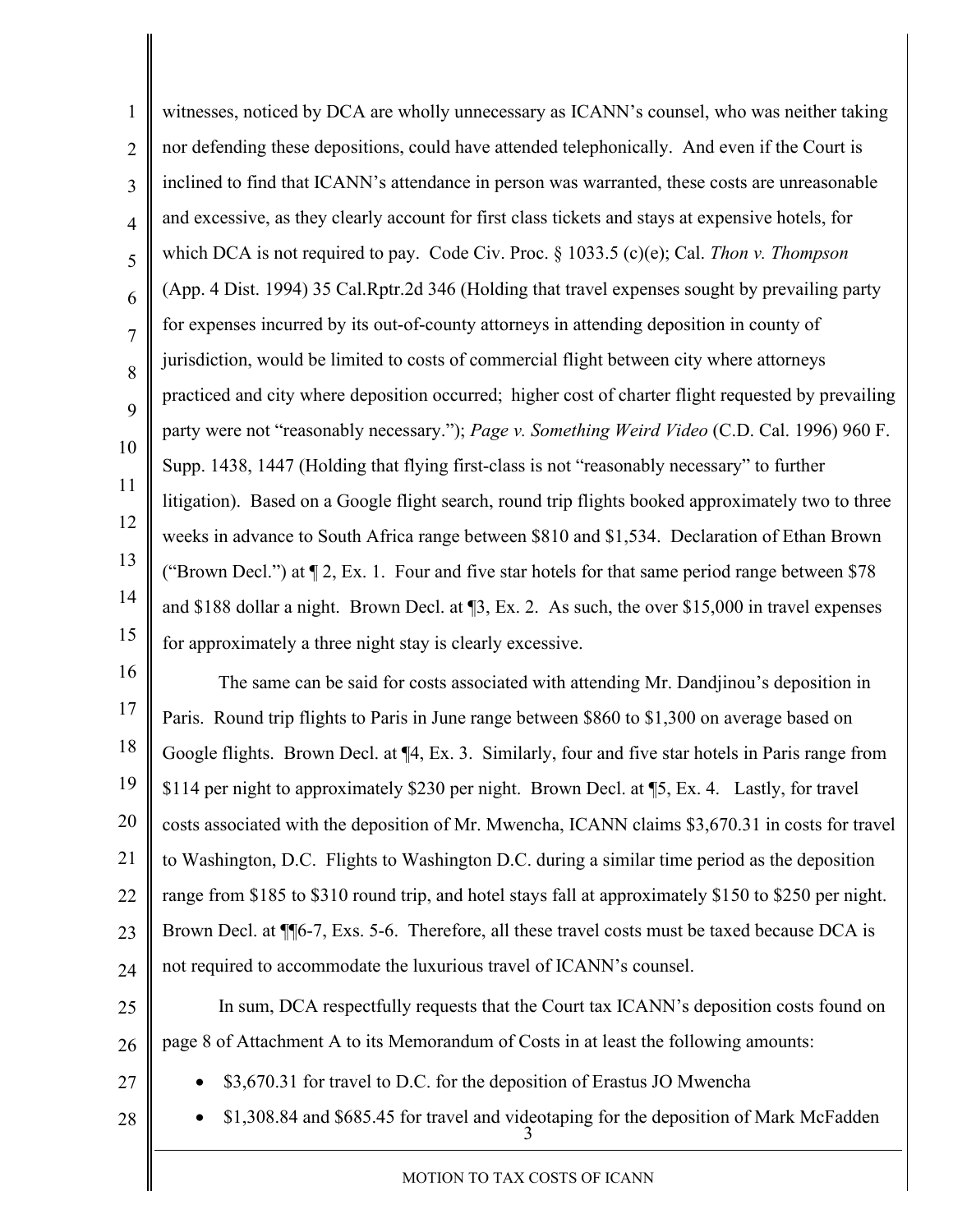| \$387.95 for the videotaping of the deposition of Mike Silber                                        |  |  |
|------------------------------------------------------------------------------------------------------|--|--|
| \$15,304.34 for travel to South Africa for the depositions of Neil Dundas and Lucky                  |  |  |
| Masilela                                                                                             |  |  |
| \$12,765.73 for travel to Paris for the deposition of Pierre Dandjinou                               |  |  |
| And additionally tax the remainder of the \$35,710.10 in deposition costs given the                  |  |  |
| unsubstantiated, inconsistent and unreasonable pricing for transcribing across the board.            |  |  |
| B. <b>ICANN Cannot Recover For Improper Filing Fees and Duplicative Costs.</b>                       |  |  |
| ICANN seeks to recover costs for the improper filing of a Notice of Removal to Federal               |  |  |
| court in the amount of \$400. See ICANN MOC, Attachment A at p. 1. Such filing was improper          |  |  |
| given the remand back to state Court. Therefore, this \$400 cost must be taxed. Furthermore,         |  |  |
| ICANN seeks a \$13.64 for the filing of Objections to DCA's Trial Brief, which was improper as       |  |  |
| no such objections are allowable by law. See ICANN MOC, Attachment A at p. 2. Therefore,             |  |  |
| this cost too must be taxed.                                                                         |  |  |
| Finally, ICANN seeks to recover \$20,387.03 in costs associated with "Models,                        |  |  |
| Enlargements, and Photocopies of Exhibits." See ICANN MOC, Attachment A at p. 3-4. This              |  |  |
| heading is an inaccurate description of what ICANN seeks to recover. Costs of models,                |  |  |
| enlargements and photocopies of exhibits, and their electronic presentation may be allowable if      |  |  |
| they are reasonably helpful to aid the trier of fact. Code Civ. Proc. $\S 1033.5$ (a)(13). Costs are |  |  |
| not allowable for exhibits not used at trial. Ladas v. Cal. State Automobile Assn. (1993) 19         |  |  |
| Cal.App.4th 761, 774.                                                                                |  |  |
| Here, ICANN seeks to recover costs for deposition transcript copies, which are clearly               |  |  |
| duplicative of the transcribing costs they also seek to recover. ICANN is entitled to costs for only |  |  |
| one copy of depositions taken by DCA and an original and one copy of those taken by ICANN.           |  |  |
| Code Civ. Proc. $\S$ 1033.5 (a)(3). Therefore, costs for any additional copies are duplicative and   |  |  |
| unrecoverable. Given, that ICANN groups all these costs together, it is vague and ambiguous          |  |  |
| which costs are attributed to which of the categories listed: binders, exhibits, deposition          |  |  |
| transcripts or trial demonstratives. ICANN has not properly specified the costs as required by the   |  |  |
| memorandum of costs. Moreover, it is unclear why costs for such photocopies, binders,                |  |  |
| transcripts and demonstratives associated with the second Phase I trial are almost double            |  |  |
| MOTION TO TAX COSTS OF ICANN                                                                         |  |  |
|                                                                                                      |  |  |

#### MOTION TO TAX COSTS OF ICANN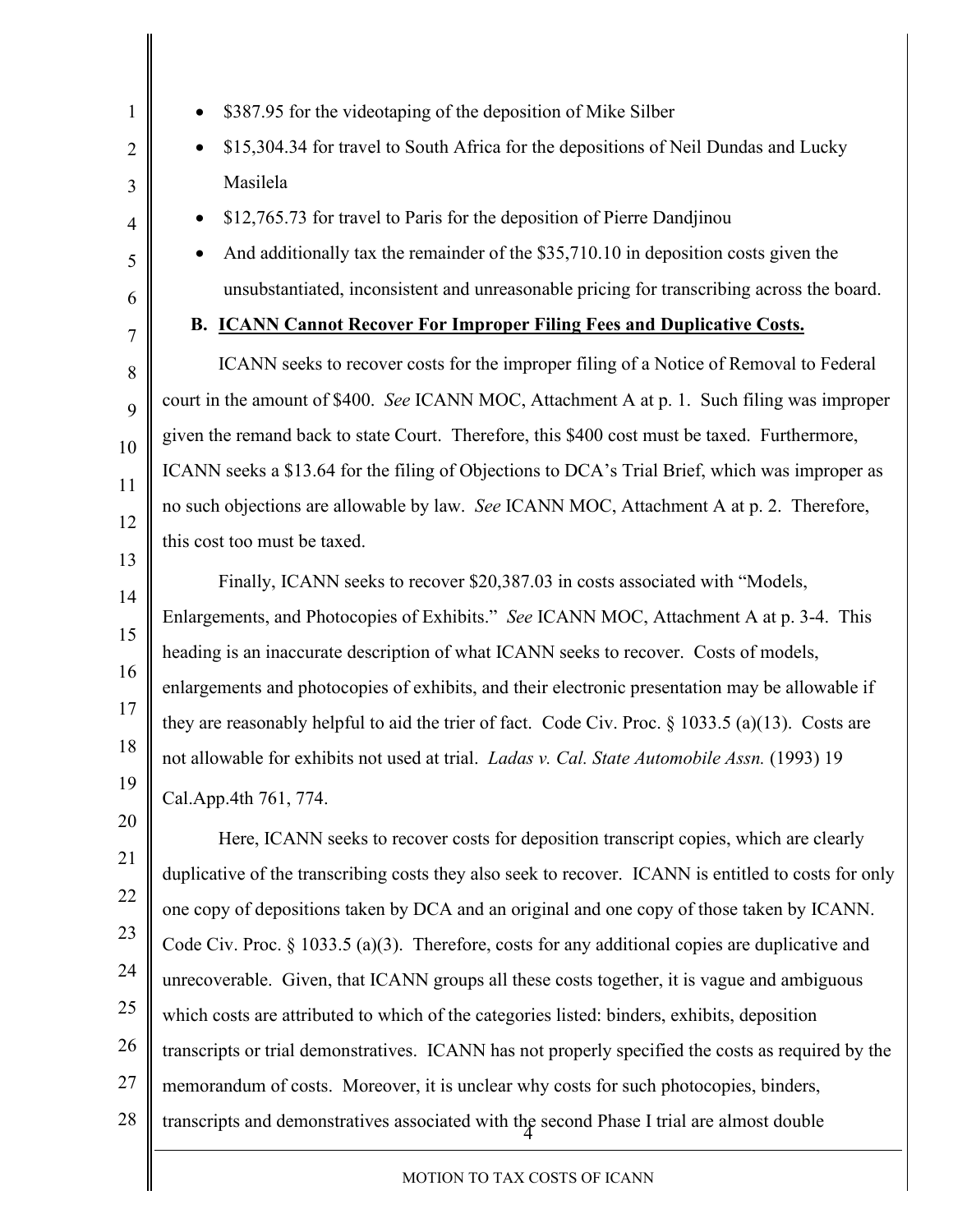(\$12,342.83) those of the first Phase I trial (\$6,517.07). *See* ICANN MOC, Attachment A at 3-4. If anything, costs associated with retrying Phase I should be significantly less than they had been for Phase I.

Lastly, Phase I was a bench trial, where the judge served as the trier of fact. As such, blowup demonstratives of statutes are not reasonably helpful to aid the trier of fact in this instance. DCA cannot properly ascertain what the costs associated with the "Trial Technology" category entails as it too is vague and ambiguous in what specifically the cost is being attributed to. Since this was not a jury trial and the trier of fact was likely not reasonably aided by the models and blowups (in part only excerpting the law), these costs of \$20,387.03 must be taxed.

10

11

12

13

14

15

16

17

1

2

3

4

5

6

7

8

9

# **C. The Discretionary Costs Claimed By ICANN Were Not Reasonably Necessary To The Conduct Of The Litigation And Are Unreasonable In Amount.**

18 In order for discretionary costs to be recoverable, they must be both "reasonably necessary to the conduct of the litigation rather than merely convenient or beneficial to its preparation" and "reasonable in amount." Code Civ. Proc.  $\S$  1033.5 (c)(2-4). ICANN seeks discretionary costs for messenger fees, service fees, mediation fees, parking validation fees, and travel costs for court appearances. None of these costs are reasonably necessary to the conduct of litigation, but merely convenient or beneficial to its preparation. Furthermore, to the extent that they are reasonably necessary, they are not reasonable in amount.

19 20 21 22 23 24 First, ICANN claims costs for messenger fees for filings, deliveries to the courtroom of courtesy copies and binders. Department 53 does not require courtesy copy deliveries of filings, therefore none of those costs are reasonably necessary. Further, ICANN and its counsel could have brought exhibit binders to court and from court for the short trial and any costs associated with couriers delivering and picking up any such binders were associated with a mere convenience to ICANN and its counsel. As such, a total of \$1,314.47 for deliveries of courtesy copies and drop off and pick up of trial binders must be taxed. *See* ICANN MOC at p. 5-9.

5 \$852.76 in service costs must be taxed. *See* ICANN MOC at p. 9-10.25 26 27 28 Second, ICANN seeks costs associated with service on DCA and ZACR. On May 6, 2016 parties entered into an electronic service agreement. Brown Decl., ¶¶ 8-9, Exs. 7-8. As such costs associated with service after May 6, 2016 are neither necessary nor allowable. Therefore,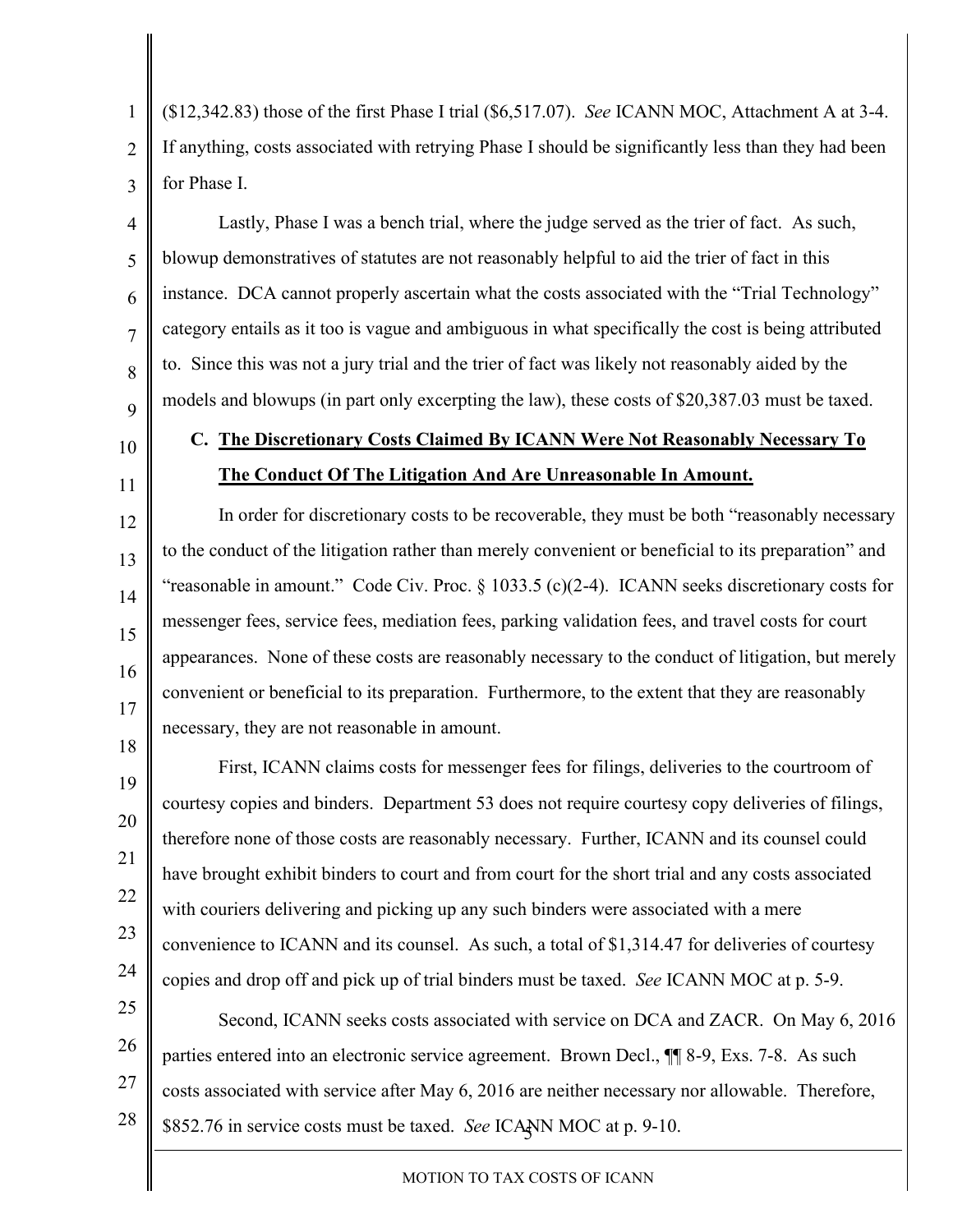1 2 3 4 5 6 7 8 9 10 11 Third, ICANN requests a total of \$5,431.50 in "Mediation Fees." *See* ICANN MOC at p. 10. These costs include parking and lunch, in addition to the \$5,000 cost of mediation. This mediation was not court-ordered. Parties participated, though unsuccessfully, voluntarily. These costs were not reasonably necessary expenses and ICANN cannot meet its burden in establishing they are. *Gibson v. Bobroff* (App. 1 Dist. 1996) 57 Cal.Rptr.2d 235 (holding that even where an unsuccessful mediation is court ordered, it is in the sound discretion of the trial court to award fees); *Berkeley Cement, Inc. v. Regents of University of California* (App. 5 Dist. 2019) 242 Cal.Rptr.3d 252, rehearing denied, review denied. (holding that claimant failed to establish that fees paid in unsuccessful voluntary mediation were reasonably necessary and not merely convenient or beneficial to the preparation of litigation.). Therefore, the entire \$5,431.50, including lunch and parking, for "Mediation Fees" must be taxed.

12 13 14 15 16 17 18 19 20 21 Finally, in addition to claiming costs for lunch and travel for mediation, ICANN claims parking validation costs for DCA's counsel totaling \$46.75, which it voluntarily offered, and "Travel Costs for Hearings/Trial," including hotel costs totaling \$2,378.37 for both Phase I trial for ICANN employee and witness Christine Willett, who resides in Los Angeles. None of these costs are were reasonably necessary, but merely convenient and beneficial to ICANN and its counsel, not to mention excessive. Therefore, the expenses claimed by ICANN on pages 10 through 11 of its MOC are also not recoverable. *Ladas* 19 Cal.App.4th at 774–75(holding that only meal expenses statutorily allowable are those for jurors while they are kept together during trial and deliberation and local travel expenses, including parking fees, are not allowed as reimbursable costs). For these reasons, ICANN should not be allowed to recover these costs and the entire \$2,838.99 in "Travel Costs For Hearings/Trial" must be taxed.

22

## **IV. CONCLUSION**

23 24 25 26 27 DCA respectfully requests that this Court grant its motion to tax and reduce ICANN''s MOC in at least the amount of \$85,794.79 in addition to any such costs the Court deems appropriate to tax given that ICANN has not adequately specified, or adequately explained the discrepancies in, costs and descriptions associated with deposition costs, court reporting costs, and costs for models, enlargements and photocopies.

28